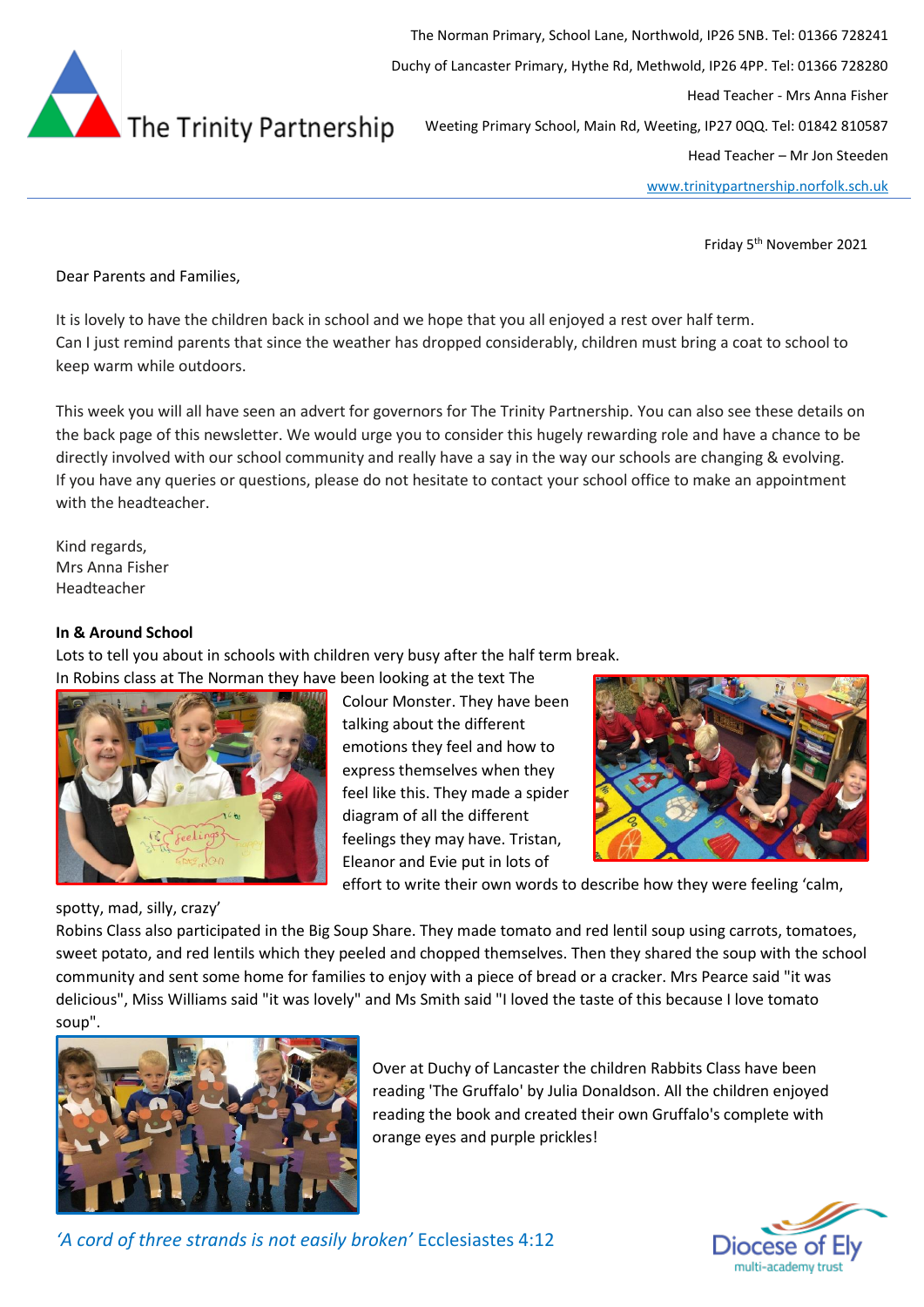



# Over at Weeting Primary School Chestnut Class have been building on their

knowledge of pumpkins. After listening to the story "Pumpkin Soup" they followed a recipe to create their class version and made some delicious soup. The children have decided to sell their soup to their families and use the money raised to purchase some new equipment for their mud kitchen – one of their favourite spaces outdoors!



### **Attendance**

We will be monitoring attendance very closely this year and contacting parents of those children whose attendance is slipping, absence is persistent or attendance is low. This may be in the form of letters, meetings in school and in extreme cases fixed penalty notices.

This does not include COVID absences or time off to take a PCR test which is not counted as a possible session and therefore does not contribute to attendance reporting.

We would like to remind parents that children are expected to attend school regularly. At The Trinity Partnership our aim is to work with parents to ensure that all our pupils receive the most from their education and reach their full potential. Please also be aware that, being late can be a disruptive way for children to start their school day as well leading to lost learning time.

Although term time holidays are not considered to be exceptional circumstances, any request for a planned leave of absence must be completed in advance in all circumstances, including holidays.

If the school does not receive a request for leave, we will be unable to consider your individual circumstances andthe absence will be recorded as unauthorised. We are aware that sometimes an emergency medical appointmentcannot be avoided but we do ask that any routine medical appointments are made after school or in the school holidays.

This week the following classes won their school's Attendance Award:

| <b>The Norman CE Primary School</b>         | Nightingales Class With 92.81 %<br>o |
|---------------------------------------------|--------------------------------------|
| <b>Duchy of Lancaster CE Primary School</b> | <b>Rabbits Class with 98.36 %</b>    |
| <b>Weeting CE Primary School</b>            | Elm Class with 93.12 %               |

## **Term Dates 2021/2022**

#### **Autumn Term 2021**

Monday 6th September – Thursday 21st October *Half term: Friday 22nd October – Friday 29th October* Monday 1st November- Friday 17th December *Christmas holiday: 20th December – Tuesday 4th January*

#### **Spring Term 2022**

Wednesday 5th January - Friday 11th February *Half-term holiday: 14th February - Friday 18th February* Monday 21st February – Friday 1st April *Easter holiday: Monday 4th April – Tuesday 19th April*

#### **Summer Term 2022**

Wednesday 20th April - Friday 27th May 2022 (Monday 2nd May Bank Holiday) *Half-term: 30th May – 6th June 2022 (Monday 6th June, bank holiday in lieu)* Tuesday 7th June - Friday 22nd July 2022 *Summer holiday: Monday 25th July – September 2022*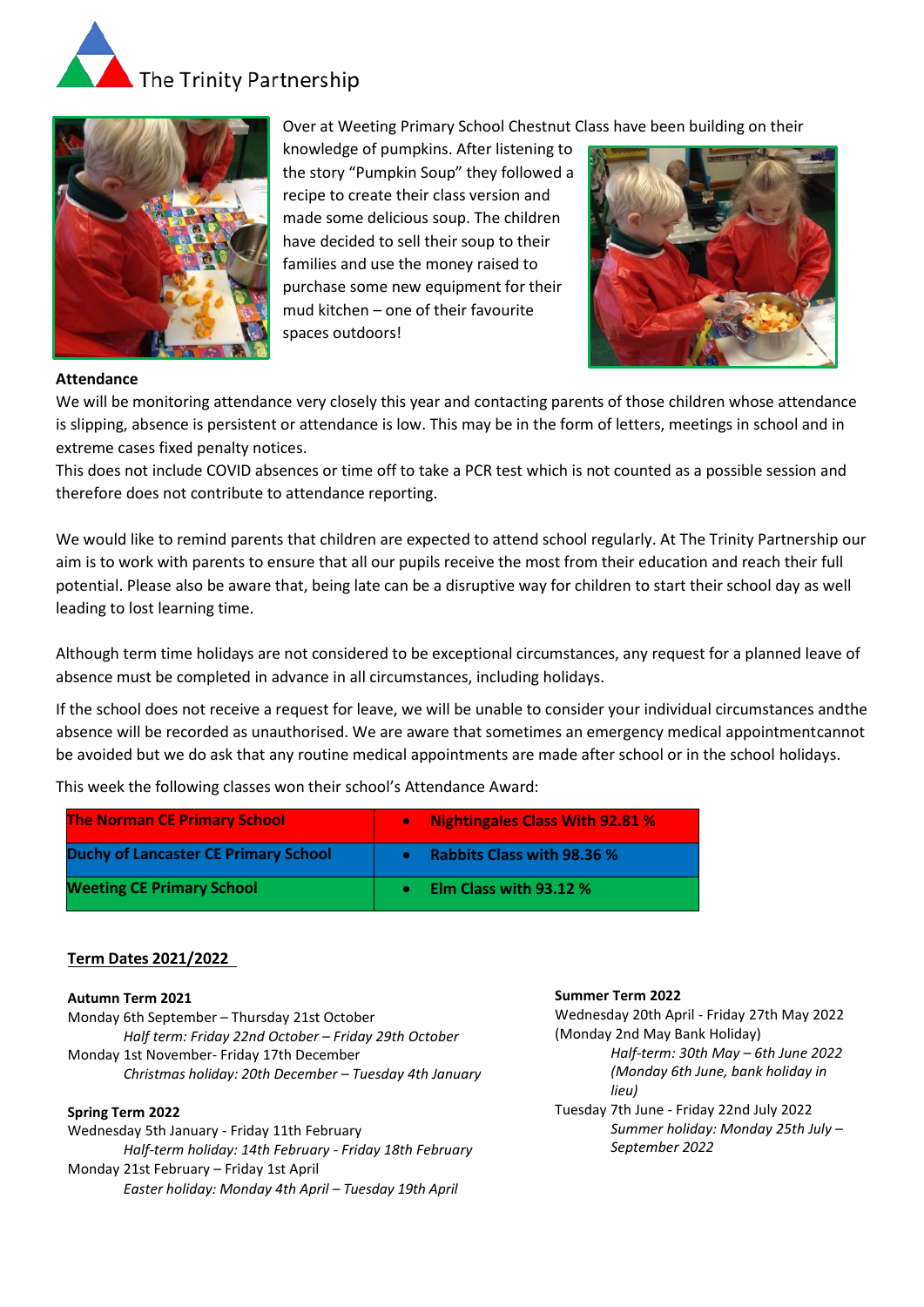

## **Dates for your diary**

### **Weeting Primary School**

**Wednesday 3rd November -** Flu Immunisations

**Friday 19th November -** Children in Need. Children can wear something yellow, spotty or 'Pudsey themed' to school for a contribution which can be made through Parent Pay.

**Tuesday 7th December -** Nativity performances (Years R – 4)

**Friday 10th December -** Christmas Jumper Day for Save the Children

**Thursday 16th December -** Carols by Candlelight after school led by Years 5/6 but all welcome**.**

### **The Norman Primary School**

**Thursday 21st October -** Non School Uniform PTFA Fundraiser

**Monday 15th November -** Odd Socks Day to kick off Anti-Bullying Week

**Friday 19th November -** Children in Need (details to follow)

**Friday 26th November -** Flu Immunisations

**Wednesday 15th December -**Posada, Carol & Christingle Service @ St Andrews Church Northwold.

**Nativity -** Details to follow

# **Duchy of Lancaster Primary School**

**Monday 15th November -** Odd Socks Day to kick off Anti-Bullying Week

**Friday 19th November -** Children in Need (details to follow**)**

**Nativity -** Details to follow